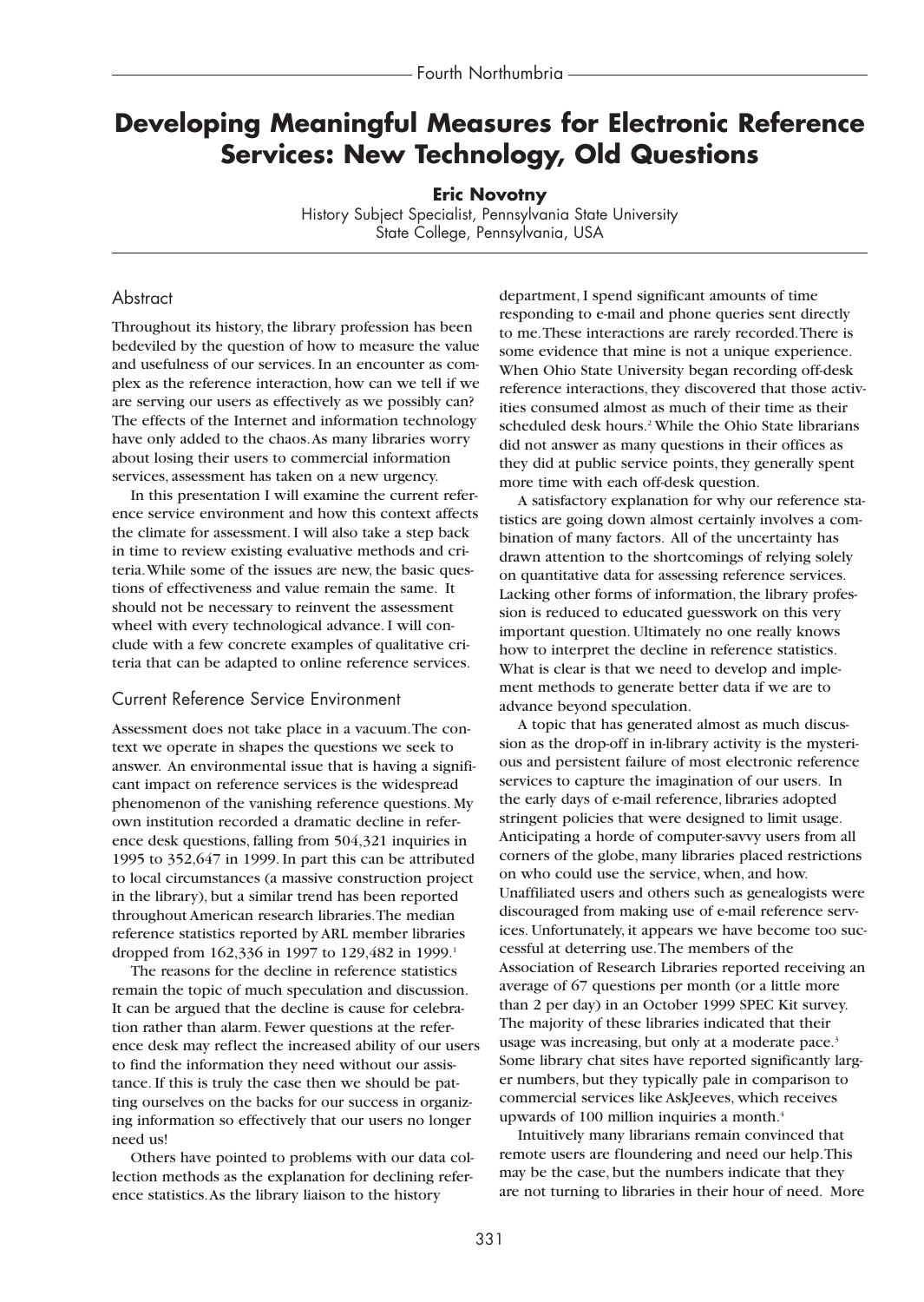research is needed to uncover why our users have not taken full advantage of our electronic service offerings. This requires talking to those who do not avail themselves of our services to find out what factors contribute to non-use. Once the data has been collected it then needs to be disseminated. Reports of successes (and failures) can contribute to a shared knowledge base informing local practice.

A third factor in the reference environment that impacts assessment is the "invisible" remote user. Public service librarians at a reference desk were often able to rely on informal methods of feedback. A patron's smile or a momentary grimace would communicate attitudes about library resources and services. Body language and offhand comments regarding the "ugly" stacks or the "always broken" copies were visual and verbal cues as to how are patrons perceived the library.Working the reference desk we would frequently receive instant feedback regarding user satisfaction. A large percentage of patrons walking away smiling was a pretty good indicator of an effective service (not to mention being personally gratifying). Frequently we lose such visual cues when communicating with our patrons electronically.The absence of this type of feedback makes it harder to get a sense of how the encounter is progressing, and makes it more important to use formal evaluative methods to ascertain our effectiveness.

In spite of vanishing users and declining desk statistics, most librarians do not appear to be leading less hectic professional lives. Librarians have eagerly taken on new responsibilities, while at the same time maintaining existing services.This is only natural. It is often easiest to delay hard decisions by offering a new service without eliminating or reducing existing services. While this may work for a while, it is not a recipe for long-term job satisfaction. It is not possible to work longer and harder indefinitely.

Inevitably choices need to be made.We can offer many services that are of value to our users.We cannot, however, provide every potentially useful service our users might want. In an environment of fixed resources, libraries cannot be all things to all people. There is a need to prioritize amongst the many service options available.A consistent, coherent program of evaluation can make choosing amongst the available options easier by providing sound data on which to base decisions.

This is the environment we are operating in.We have lots of questions and no perfect mechanism for obtaining answers.The good news is that there is no shortage of approaches for getting the information we need. In fact there are too many to discuss in any great detail here. It is, however, useful to briefly discuss the chief methodologies.Those looking for a more in-depth discussion are referred to the recent publications by Hernon & Whitman, Bertot, McClure & Ryan, and Whitlatch.<sup>5</sup>

## Assessment Methodologies

Probably the most widely used evaluative tool in libraries is personal observation and experience.Ask any veteran practitioner about their service and they can usually provide an estimate of the level of activity, and their perspective on the positive and negative aspects of the service.This information is often supplemented by gathering what are (hopefully) more precise records about the service. Collecting available data is an important component of assessment that will be discussed in more detail later.

An electronic variant on personal observation is the transaction log. Originally used to track user behavior in online catalogs and databases, transaction logs are standard features of most chat reference utilities.They have tremendous potential in service assessment, as they can automatically create a record of the reference encounter.This has tremendous potential not just for reference evaluation, but also for training and professional development. The main concern with transaction log tools is privacy.The institution will need to develop procedures to reassure staff and patrons who may be worried about "Big Brother" observing their reference encounters.While this issue should not be downplayed, neither should it unduly interfere with efforts to improve reference services. Stripped of identifying personal information, the recorded encounters provide opportunities to discuss research strategies and resources in a spirit of cooperative improvement.

Surveys and focus groups are widely used techniques and are well covered in numerous guides to research.<sup>6</sup> Briefly, surveys are best used if you want a standardized set of responses from a large group of people. Interviews or focus groups (group interviews) allow for more in-depth probing of feelings and attitudes. Often these are effectively utilized in tandem. One approach to evaluating a new chat reference service might be to conduct a survey of users of the service.This could then be supplemented with information from a focus group of non-users to ascertain their thoughts about the service.

I would like to focus a bit more attention on two research methods that are less frequently used in reference assessment.The first is called contingent valuation.This method of analysis utilizes the concept of willingness to pay.This technique is described in a study conducted at Virginia Commonwealth University. Patrons who agreed to participate in the study were given information on the cost of selected campus services (e.g. the art museum, parking, etc.).They were then asked to estimate how much they would be willing to pay to maintain existing reference hours, and how much they would pay for expanded service hours.7 Two key findings of this study were; 1) users placed a high value on reference service, even if they did not plan to use it themselves, and 2) the value assigned by users for current services was about 3.5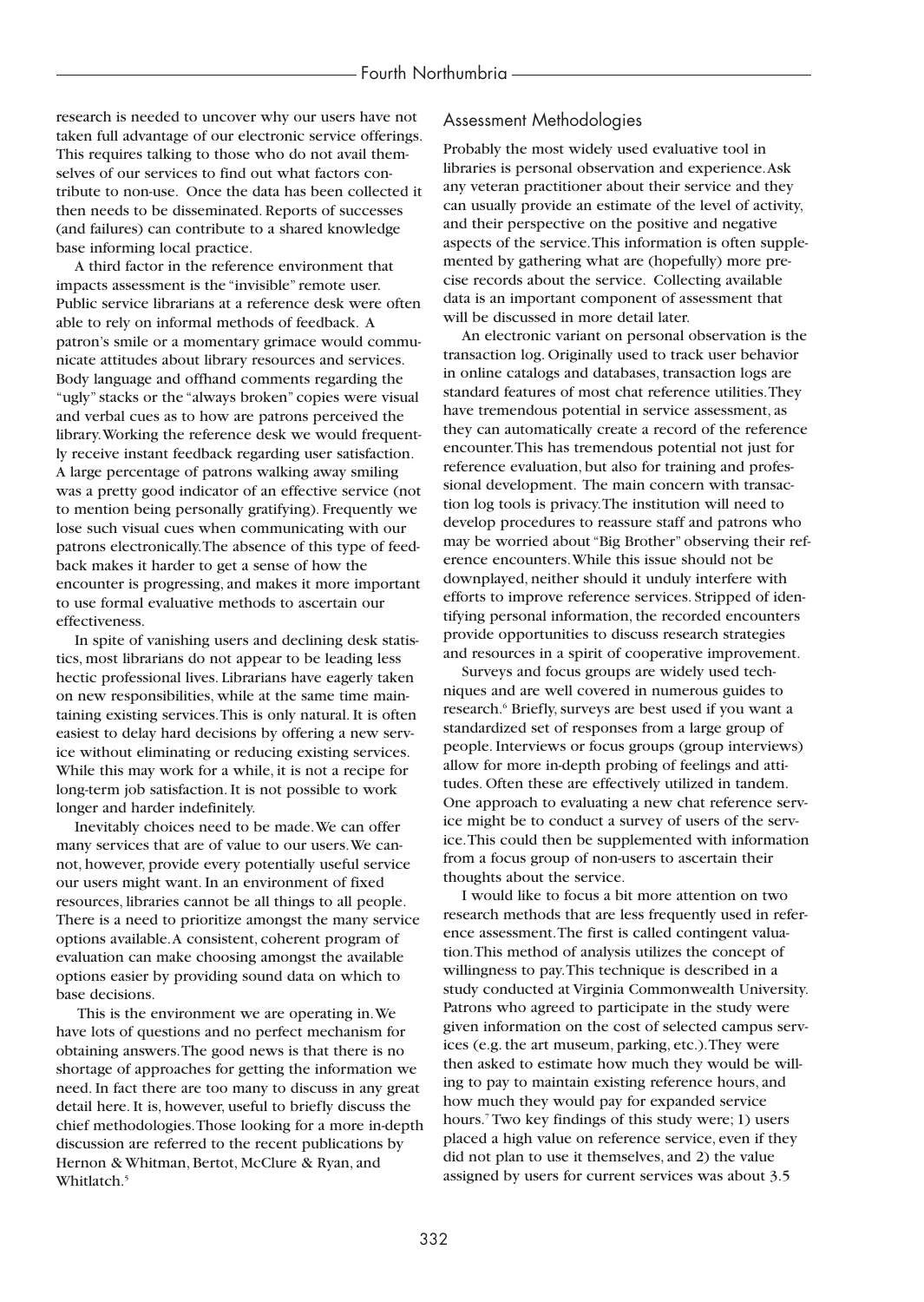times the estimated cost of providing the service. Similar studies focusing on electronic reference could help to establish the relative value of such programs. It may be that our users, who are largely ignoring library e-reference services, still see great value in having the option of sending a remote query at 2:00 a.m.

A relatively recent research method that is becoming increasingly popular is the usability study.This approach is typically employed to assess the ease of navigation of an institution's web site. Users are given a set of tasks and their performance is recorded and analyzed to see how well they were able to perform the assigned tasks. Library studies using this methodology have asked users to locate online research resources such as the online catalog, or a listing of e-journals. While not specifically designed to measure services, I believe that this approach can provide useful information for the evaluation of electronic reference services, particularly the question of why so many receive relatively little use.A recent usability study at the University of Newfoundland found that seventy six percent of the participants could correctly identify where to go for help from the library's front screen.<sup>8</sup> This discovery can be interpreted a number of ways, depending on one's perspective. I would argue that there is cause for concern if almost a quarter of our users are unable to even locate our electronic reference service.This would automatically exclude one in four potential questioners! Also of concern is the fact that none of the users in the study reported having ever used the service before. Findings like these raise questions about the accessibility of our e-reference services.We need more such research to determine if we are reaching our users effectively.

#### Quantitative Methods

A decision that is closely linked to the choice of methodologies is the question of what to collect. What you decide to measure will help determine the approach you use to gather information. Probably the most common approach is gathering statistics from existing records.This technique is hardly unique to e-reference, but what has changed in the digital environment is the amount of information that can be preserved for analysis. My previous institution assigned a staff member the duty of manually recording data from all of the e-mail inquiries we received. Now, many chat reference programs can be configured to automatically record such information. As we gain in our ability to gather data it is useful to consider what we want to know about our electronic reference transactions. I have included below a few examples of statistics that might be collected for your consideration. For a good example of data collection and analysis of a chat reference service see the report of the Ready for Reference project.<sup>9</sup>

- Number of users/Number of sessions
- Number of questions asked
- Category of user/User affiliation (undergraduate, faculty, general public)
- Length of reference encounter
- Day/Time of question
- Response time
- Number of repeat users

The problem with quantitative data is not so much the collection as the interpretation.With chat reference logs you can discover with a high degree of precision that you averaged six users per hour, that the average transaction took 14 minutes, and that 82% of your users were undergraduates.The question then becomes, so what? Information in the abstract is of limited usefulness.What is needed is context. How does e-mail or chat reference compare with in-person reference? If there are differences are they important and if they are, what can be done to address them?

Of course, this type of comparative analysis assumes that you have similar information about related services.The first survey I did was an examination of the OCLC Firstsearch service. Our evaluation team eagerly gathered as much data as we could.We also polled users and discovered that x% of respondents were satisfied with Firstsearch after using it. Unfortunately we had no comparable data for other services, so were baffled as to how to interpret this information.We had no idea if the recorded level of satisfaction was higher, lower, or about the same as that expressed by users of other products.A comprehensive program of continuing assessment can fill in these gaps.

Besides facilitating comparisons between services, quantitative data can also be used to compare the service with itself. Data collected over time can be especially useful in documenting user attitudes before and after changes in services. Benchmarking against prior performance is also a good way to continually raise the bar. If eighty percent of your e-reference users are satisfied this year, you can look for ways to ensure that eighty five percent are satisfied next year.

Finally, it is human nature to want to use numbers when comparing ourselves to others.While this needs to be done with some caution, it does serve the purpose of situating the institutional data in a broader context. Some comparative data is available for electronic reference services.The members of the Association of Research Libraries (ARL) were polled in a SPEC Kit survey on Electronic reference service. Responses indicated that the average level of activity for ARL libraries was 67 questions per month, excluding outliers such as the Library of Congress and the National Library of Medicine.<sup>10</sup> The numbers are from 1999, but the libraries surveyed did not anticipate a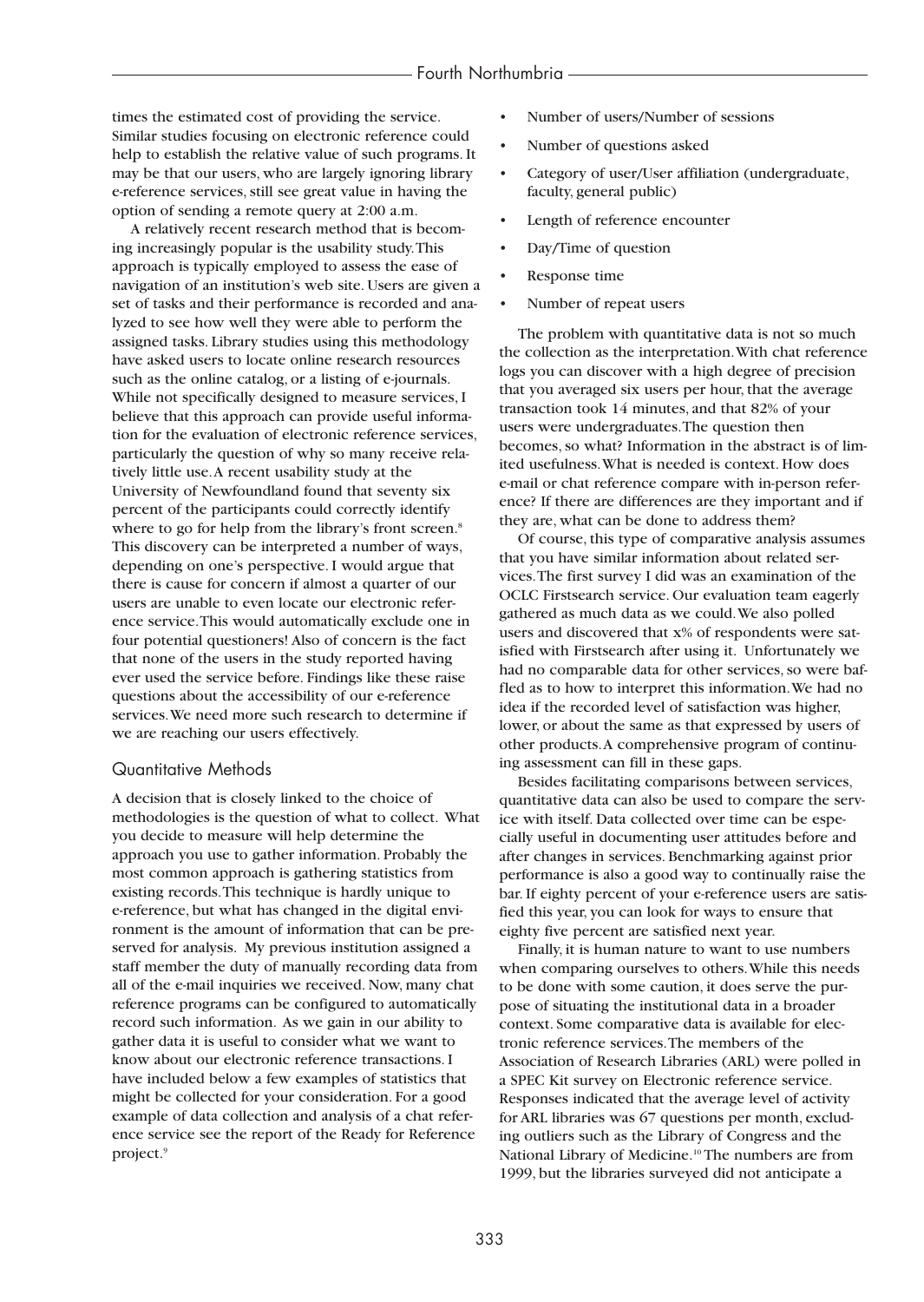sudden rise in their e-reference activity.While seventy five percent reported a gradual increase in usage, only one respondent indicated that the number of questions were increasingly rapidly.

The SPEC Kit responses apply primarily to e-mail reference, as most libraries did not offer chat reference at the time the survey was conducted.What then are the usage statistics for chat reference? Comprehensive data is not currently available, but some institutions have chosen to publicize their usage statistics.The Ready for Reference project, a consortium of Illinois libraries reported 474 sessions during the period February-April.<sup>11</sup> A service offered by the Business library of the University of Chicago received an average of two questions/day.12 In the absence of comprehensively collected information those desiring use statistics will most likely need to contact libraries offering similar services.This task is made easier by the existence of online registries that link to libraries offering e-mail and chat reference.<sup>13</sup>

#### Qualitative Methods

While statistics can be useful, numbers by themselves rarely tell the whole story. It is possible for a widely used service to be quite unpopular if there is no acceptable substitute (e.g. the local OPAC). Similarly it is possible for a less widespread service to be highly valued by those few who use it. Ultimately we owe it to our users to determine not just if the situation is satisfactory, but also if we are providing the best possible mix of resources and services.This requires that we look beyond the number of users and consider qualitative factors such as satisfaction, usefulness, and efficiency. Ultimately cost must also be a consideration. Money spent on one service invariably limits the available funds for other, potentially more useful services.

The library profession does not lack criteria with which to measure reference quality. In fact there are so many that it is not possible to discuss the entire range of proposed measures.A few qualitative measures that I believe could be applied to assessing electronic reference service include:

- Accuracy of Response
- Approachability
- Cost
- Effectiveness in meeting needs
- **Efficiency**
- **Impact**
- **Reliability**
- Response Time
- **User Satisfaction**
- Usefulness/Value
- Willingness to Return

In general the criteria listed above fall into one of two categories. Some are outcome measures that seek to capture the results of the transaction. (Was the response accurate, was the user's need effectively met?) Other criteria are input measures.They look at factors that contribute to the success or failure of the enterprise. Reliability and response time are examples of input measures. Having data on these factors can help us to interpret why we achieved the outcomes that we did.

Most of the measures I have listed are not new. Approachability and accessibility are two criteria that have been around for some time.They appear as factors in reference desk success in the RUSA Behavioral Guidelines for Reference Service Providers.<sup>14</sup> Although these measures were originally created to evaluate reference services provided in person at a reference desk, I believe that it does not take much creativity to adapt them to the online environment.The examples below show how a program of assessing electronic reference services might be implemented.The percentages used are arbitrary and are included merely for demonstration purposes.We need more data before we can develop true benchmarks. Once collected, the qualitative measures can be usefully combined with quantitative measures such as number of users and response time, to create a more complete picture of an e-reference service.

### Applying Qualitative Measures to Digital Reference Services: A Few Examples:

**Measure**:Accessibility

**Methodology**: User survey, Focus group, or Usability study

**Benchmark**: 95% of population can correctly identify and access online reference services

**Measure**:Approachability

**Methodology**: Observation, Surveys, Focus groups, Usability study

**Benchmark**: 95% of population rate e-reference site as welcoming and friendly

**Measure**:Accuracy of Response

**Methodology**:Transaction analysis, Survey

**Benchmark**: 80% of answers are accurate (user or peer librarian assessment)

**Measure**:Willingness to Return

**Methodology**:Transaction logs, Survey, Focus group **Benchmark**: 90% of users express a willingness to use the service again as needed

Electronic Reference Assessment: Where do we go from here?

I have presented some approaches to the assessment of electronic reference services.There is no shortage of techniques for those wishing to assess their reference programs.What the profession does lack are standards and benchmarks by which to judge performance.There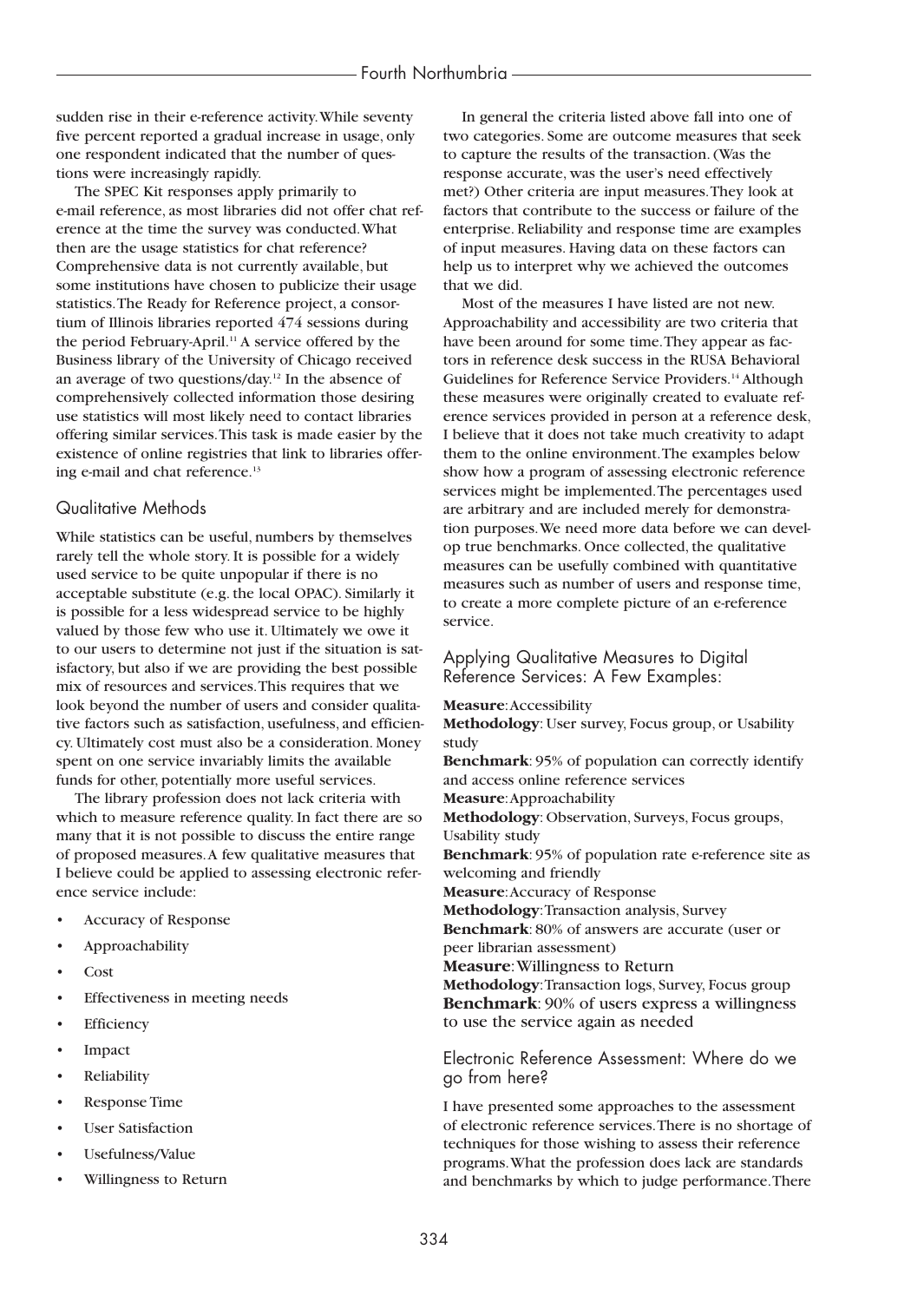are only a few studies presenting qualitative data on the use of electronic reference services.<sup>15</sup> This is not especially surprising given the relative newness of e-reference services.What is more alarming is the profession's inability to reach any consensus on quality standards for more traditional reference activities. Based on this it appears that it will be some time before the library community is able to develop quality standards for digital reference

There are some things you can do as a researcher to hasten progress. Most importantly, don't conduct your research on an intellectual island.As you begin designing your project consider ways that you can expand upon or replicate existing studies.We need more comparable studies to create a critical mass of evidence. Towards this end Dr. Matthew Saxton is creating a web database of reference research studies. Researchers will be able to use the database to identify studies by data collection method and outcomes measured.16

While the efforts of individual researchers are essential, the ultimate goal should be a national assessment program in which libraries collect quantitative and qualitative data in a standard fashion.This would reveal broader trends and issues affecting the entire library community. In the United States the feasibility of a national assessment program is being investigated by Charles McClure and David R. Lankes.17 Their project seeks to gather information on what the library profession should be measuring in the electronic service environment. I urge everyone to take a look at this site and consider how you can contribute to this effort.

While librarians have not always embraced assessment, the future is not without promise. Questions about reference effectiveness have been discussed for decades, but the success of online competitors has given new urgency to the debate. I have suggested some approaches that we can take as a profession to get the information we need. I look forward to continuing the discussion as we collectively explore these issues.

## **ENDNOTES**

- 1. Association of Research Libraries, "ARL Statistics," <http://www.arl.org/stats/arlstat/index.html> Accessed 8-31-2001.
- 2. N. Courtney, "Refocusing Reference Statistics: Redefining Statistics to Measure Time Instead of Quantity". Presentation given at the American Library Association MidWinter Discussion Forum, January 14,2001, co-sponsored by the RUSA MOUSS Evaluation of Reference and User Services committee and the Reference Services in Large Research Libraries Discussion Group.
- 03. Association of Research Libraries (1999), SPEC Kit #251: *Electronic Reference Service,* Washington: DC., p. 7.
- 04. The Ask Jeeves 2000 annual report indicates more than 12 billion queries last year. *AskJeeves Inc. Annual Report*  <http://www.irconnect.com/askj/files/askjeeves\_ar \_00.pdf> Accessed 8-31-2001.
- 05. Bertot, Juan Carlo, Charles McClure and Joe Ryan (2001),"*Statistics and Performance Measures for Public Library Networked Services*," Chicago: American Library Association. Hernon, Peter & John R.Whitman (2001),"*Delivering Satisfaction and Service Quality:A Customer based Approach for Libraries*," Chicago:American Library Association.Whitlatch, Jo Bell (2000),"*Evaluating Reference Services:A Practical Guide*," Chicago: American Library Association.
- 06. See for example,Whitlatch, Jo Bell (2000), "*Evaluating Reference Services:A Practical Guide*," Chicago:American Library Association.
- 07. Harless, David W. & Frank R.Allen,"Using the Contingent Valuation Method to Measure Patron Benefits of Reference Desk Service in an Academic library at Virginia Commonwealth University," *College & Research Libraries* 60, no.1 (Jan.'99):56-69.
- 08. McGillis, Louise & Elaine G.Torns,"Usability of the Academic Library Web Site: Implications for Design,"*College & Research Libraries* 62, no.4 (July 2001): 355-368.
- 09. Sloan, Bernie,"Ready for Reference:Academic Libraries Offer Live Web-based Reference," <http://www.lis.uiuc.edu/~b-sloan/ ready4ref.htm> Accessed 8-31-2001.
- 10. Association of Research Libraries (1999), *SPEC Kit #251: Electronic Reference Service*,Washington: DC., p. 7.
- 11. Sloan, Bernie,"Ready for Reference:Academic Libraries Offer Live Web-based Reference," <http://www.lis.uiuc.edu/~b-sloan/ ready4ref.htm>,Accessed 8-31-2001.
- 12. University of Chicago, Business and Economics Resource Center,"Ask a Librarian Live," <http://www.lib.uchicago.edu/e/busecon/ aboutask.html> Accessed 8-31-2001.
- 13. Sloan, Bernie,"Digital Reference Services:A Bibliography," <http://www.lis.uiuc.edu/~bsloan/digiref.htm> Accessed 8-31-2001."LiveRef:A Registry of Real-Time Digital Reference Services," <http://www.public. iastate.edu/~CYBERSTACKS/LiveRef.htm> Accessed 8-31-2001."Elite Project," <http://www.le.ac.uk/li/distance/eliteproject/ index.htm> Accessed 8-31-2001.